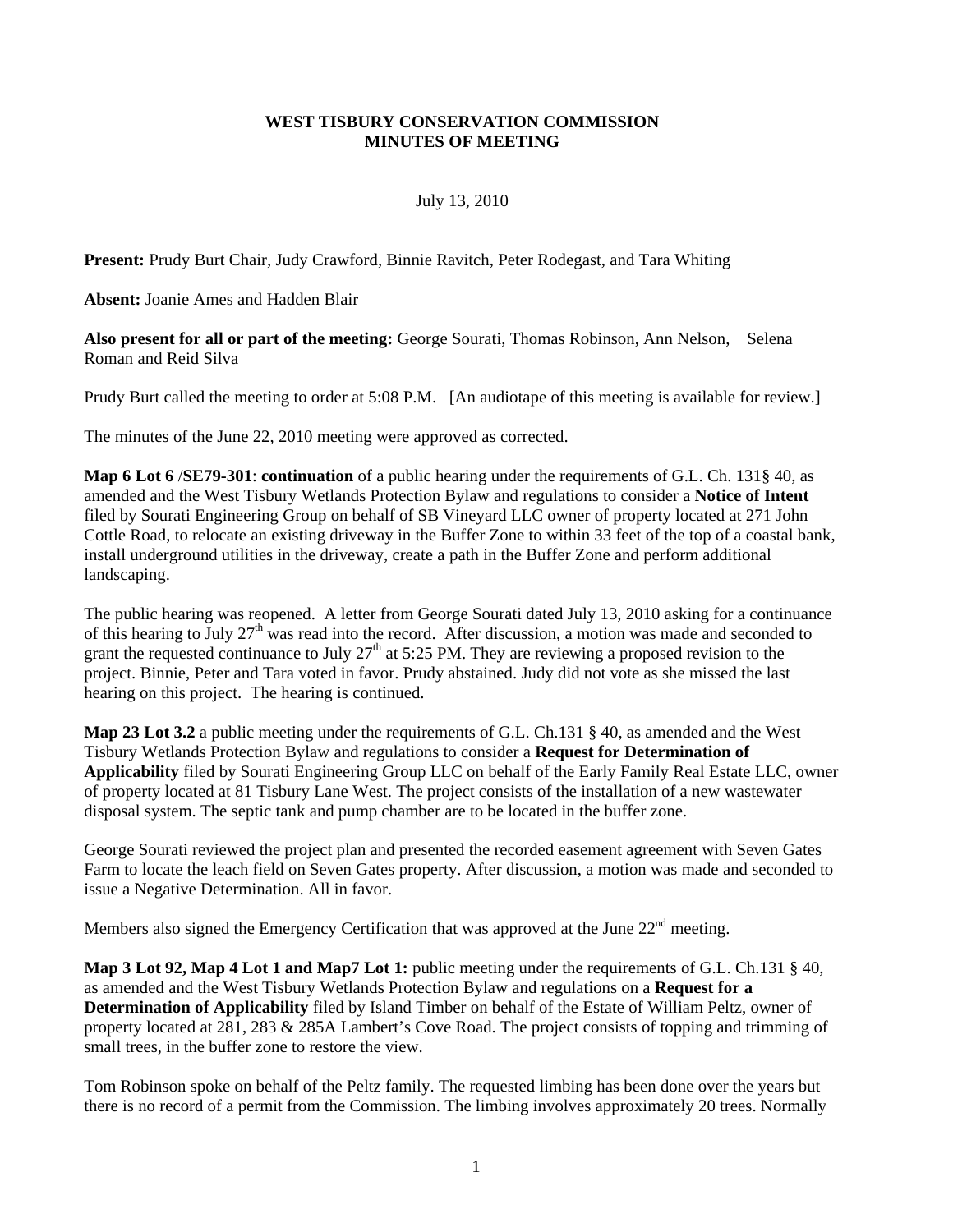this work would be done in the winter and the limbs left in place. As the work will be done this July a truck will be brought onto the lawn, the downed limbs removed and chipped. It was decided that an ongoing maintenance provision would not be included in the decision as this property is on the market and any work a new owner might want to do, should be reviewed by the Commission.

A motion was made and seconded to issue a Negative Determination for work in the Buffer Zone. All in favor.

# **Old Business**

**Map 1 Lot 41/ Berlin/ Reid Silva:** Reid Silva will do another set of profiles for the beach at the Berlins. He explained that the previous profiles have been done at different times of the year it is important that these profiles be done at the same time each year for consistency. He will do a profile this month and report back to the Commission.

**Map 22 Lots 22 & 24/ SE79-278/Berresford/Reid Silva**: Reid updated the board on the status of the water quality testing for the 401 Water Quality Certification. The original plan was to have Keenes take the dredged material offsite and add it to their loam pile and sell it. There are trace deposits of nickel found in the sediment of the Berresfords pond. In order the sediment to be taken off site and sold it would require what is called an Open Permit from DEP. Reid asked the Commission for permission to allow the Berresfords to let the dredge soils dewater on site have the spoils tested but instead of trucking them offsite as originally approved they would be left on site. This would be accomplished by stripping 10 inches of top soil over an 8,000 sq. ft area, bring the topsoil to Keenes, spread the spoils out over this area and replace 2 inches of the original top soil and reseeding the lawn.

Special Conditions 19 and 21 were reviewed. No additional conditions are required because of this change. The dewatering area will stay the same. An additional amount of buffer zone will be temporarily impacted but will be restored.

Reid was asked write a letter to the Commission detailing these proposed changes to the scope of work for this project.

**SE79-298/Map 3 Lots 73.1, 73.2 & 79/Alton/ Review draft conditions**: Tabled to the next meeting.

**Map 5 Lot 2.1/ SE79-258/Smith:** Maria reported on a site visit done today. Pictures were circulated showing the current condition of the vegetation and reminded the Commission of the status this project. The have permission for a path and to maintain a three foot area around the house for maintenance. Maria will follow up with Ms. Smith on a Certificate of Compliance.

# **New Business:**

**Lambert's Cove Beach path**: The dune at the top of the path to Lambert's Cove Beach was lowered by David Merry using a bobcat sometime on July  $10^{th}$  – 11th. Prudy received a few calls at home. This year the sand was pushed to the back side of the dune on the Peltz side of the path. Maria was instructed to review the files in order to determine the last time Park and Rec. came to the Commission for approval to do this work. Park and Rec was notified that they do not have a current permit for this work and at a minimum the Commission should be notified whenever there is work being doing on the beach or path so that we can answer questions from the public when we get calls.

**Map 25 Lot 4/ Nelson:** Ann Nelson and Selena Roman requested an informal meeting with the Commission. Ms. Roman is in the process of buying lot 4 from Ann.